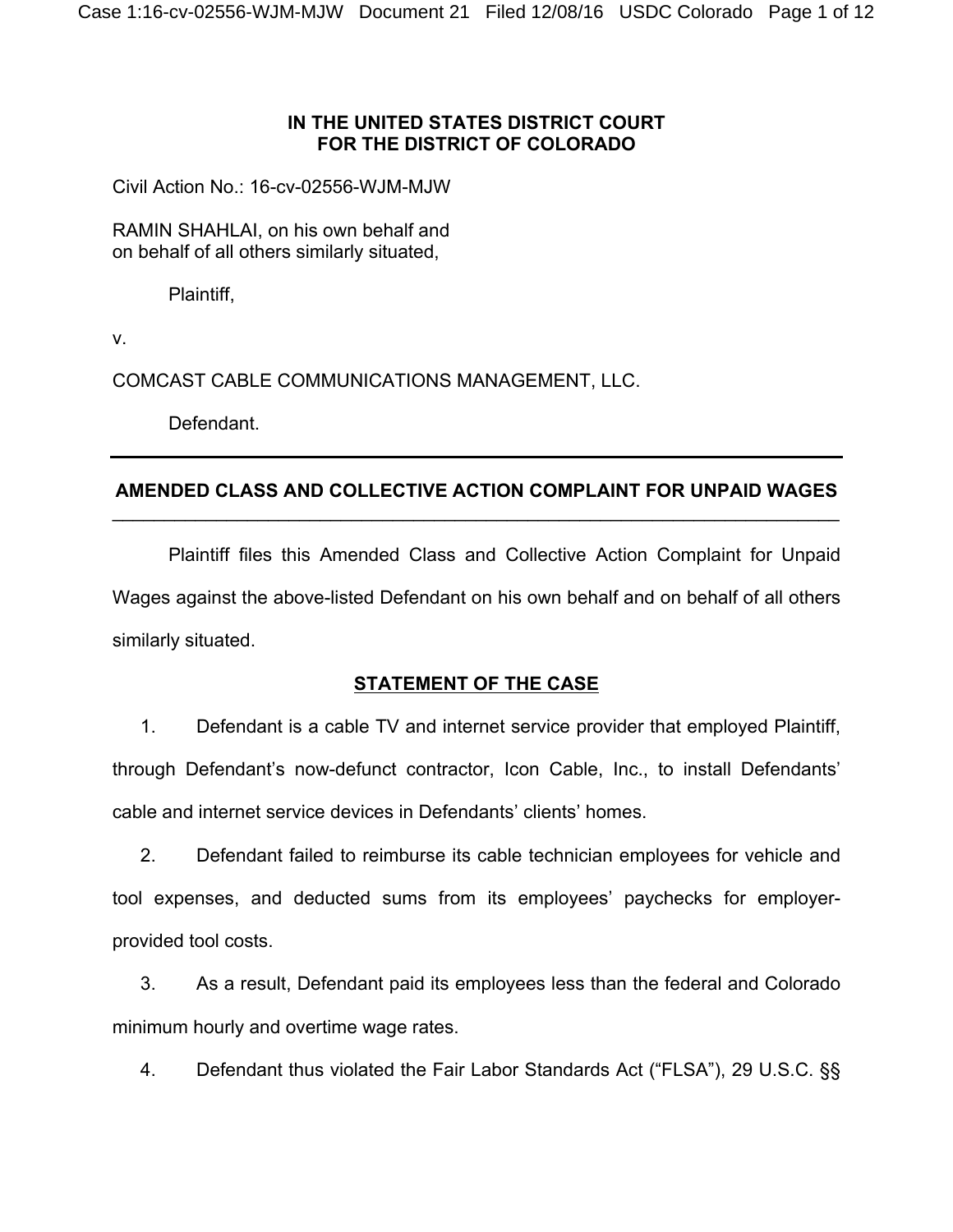201 *et seq.* and the Colorado Minimum Wage of Workers Act ("CMWWA"), C.R.S. §§ 8- 6-101 *et seq.*

5. Plaintiff seeks compensation for Defendant's violations of the FLSA and CMWWA on his own behalf and on behalf of all other similarly-situated employees.

#### **PARTIES, JURISDICTION, AND VENUE**

6. Plaintiff Ramin Shahlai was employed by Defendant in 2014. Plaintiff Shalai's signed FLSA Consent to Sue Form is filed herewith.

7. Defendant Comcast Cable Communications Management, LLC is a registered foreign corporation doing business in the State of Colorado.

8. Jurisdiction is conferred upon this Court by 28 U.S.C. § 1331, this case arising under the Fair Labor Standards Act, 29 U.S.C. §§ 201 *et seq.*

9. This Court may exercise supplemental jurisdiction over Plaintiff's state law claims pursuant to 28 U.S.C. § 1367.

10. Venue is proper pursuant to 28 U.S.C. § 1391(b)(2) because the events and omissions giving rise to Plaintiff's and others' claims occurred in the District of Colorado.

#### **FACTUAL ALLEGATIONS RELEVANT TO ALL CLAIMS**

11. Defendant paid its Icon Cable employees at or near the Colorado minimum wage to provide commercial and residential cable and internet installation services to Comcast's clientele.

12. Defendant's employees drove to and among worksites to perform Comcast cable and internet installations.

13. Defendant did not reimburse any of its employees for vehicle expenses incurred while conducting their job duties.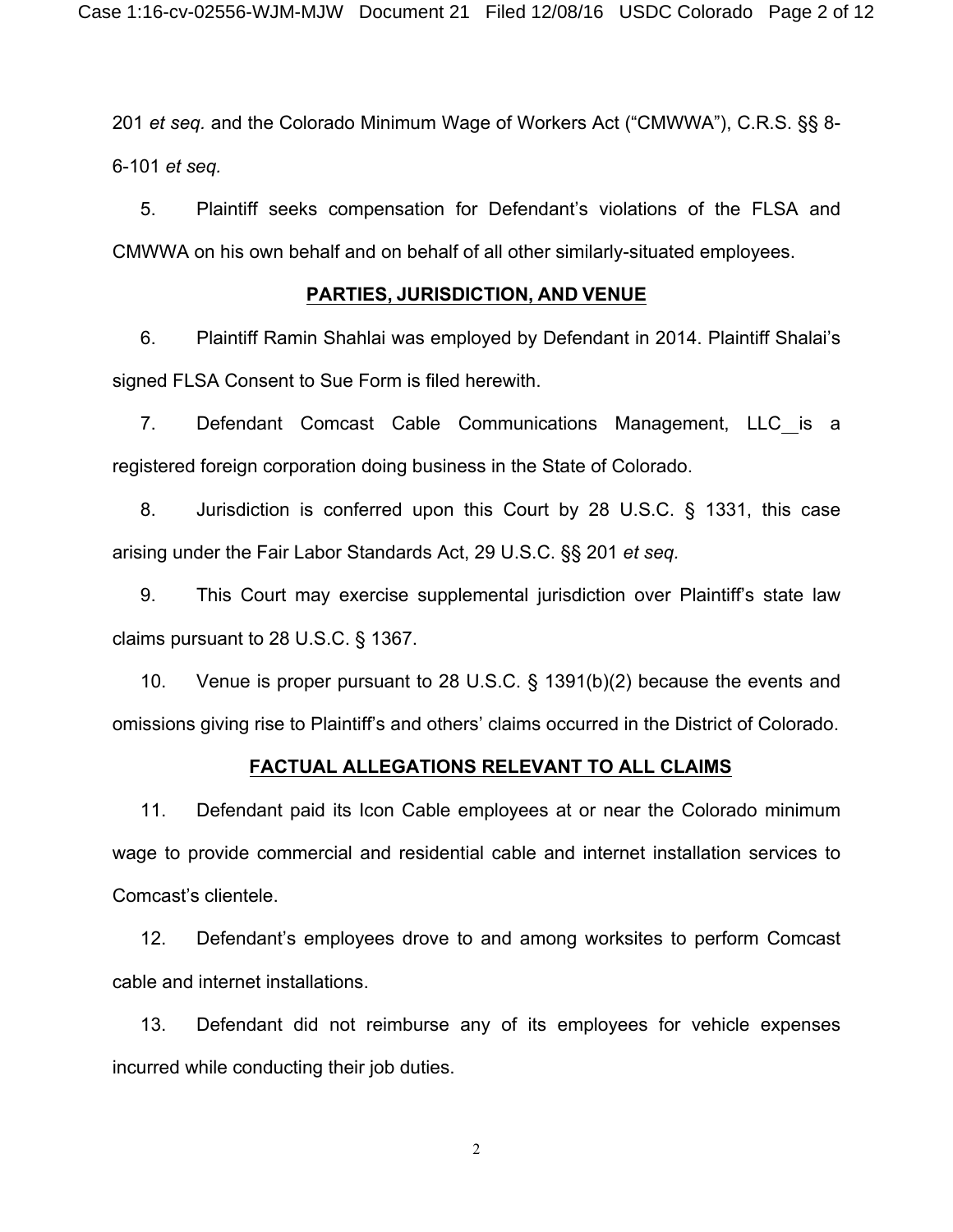14. Defendant's failure to reimburse its employees for vehicle expenses, and Defendant's deductions from their employees' paychecks for tool expenses, resulted in Defendant paying its employees less than the federal and Colorado minimum and overtime wage rates.

15. In 2014, the Internal Revenue Service's mileage rate was \$.56 per mile.

16. In 2014, the American Automobile Association's mileage rate was \$.59 per mile.

17. In 2014, Plaintiff Shahlai drove his vehicle approximately 50 miles per day between worksites and, based on the IRS's mileage rate, incurred approximately \$196 in vehicle expenses each week.

18. In 2014, the Colorado minimum hourly wage rate was \$8.00 per hour.

19. During the workweek of October 12, 2014 through October 18, 2014, Plaintiff worked a total of 42.62 hours for Defendants. Taking into account the unreimbursed \$196 in vehicle expenses Plaintiff incurred that workweek, Defendant paid Plaintiff \$155.44 for his work that week, or \$3.65 per hour.

20. By way of further example, during the workweek of November 16, 2014 through November 22, 2014, Plaintiff worked a total of 54.39 hours for Defendant. Taking into account the unreimbursed \$196 in vehicle expenses Plaintiff incurred that workweek, Defendant paid Plaintiff \$296.68, or \$5.45 per hour, for his work that week.

21. Defendant subjected all its Icon Cable employees to the same policies of nonreimbursement for vehicle and tool expenses and thus paid all its Icon Cable employees less than the required minimum and overtime wage rates.

22. Each year relevant to this action, Plaintiff and Defendant's other employees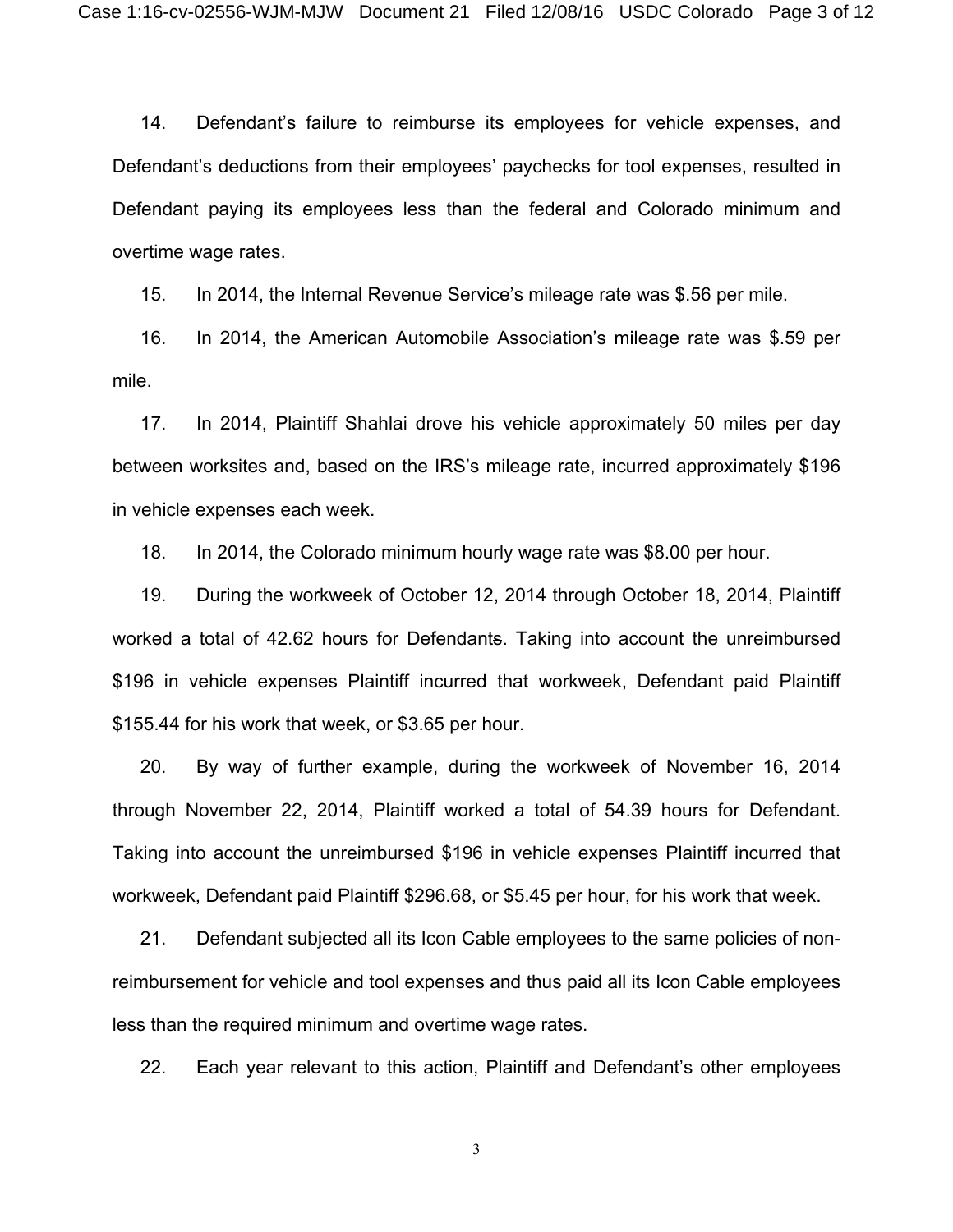handled materials such as cable, internet devices, and tools which moved in interstate commerce

23. Defendant enjoyed more than \$500,000.00 in gross receipts each year relevant to this action.

24. Defendant was Plaintiff and others' statutory FLSA employer because Plaintiff and others were entirely dependent on Defendant for their employment and only served Comcast cable/internet customers, Defendant directed Plaintiff and others as to their job duties, Defendant maintained detailed records of Plaintiff and others' work hours and work product, Defendant controlled when Plaintiff and others were permitted to leave one job site to go to another, Defendant specifically monitored the job performance of Plaintiff and others, sometimes requiring them to provide supplemental and remedial services to Defendant's customers when Defendant deemed their performance deficient, Defendant set the standards by which Plaintiff and others' work was evaluated, Plaintiff and others had to meet Comcast's standards in order to earn bonus pay, Defendants provided some or all of the training materials used to prepare Plaintiff and others for their work, Defendant provided some or all of the equipment installed by Plaintiff and others and provided the digital work environment that Plaintiff and others used to record and report hours worked and tasks performed, Defendant required Plaintiff and others to use Comcast-specific tools and equipment and provided Plaintiff and others with Comcast-specific training, Plaintiff and others were provided a phone number to call Defendant when problems arose at job sites-- and Defendant instructed Plaintiff and others as to how to resolve such problems, Defendant required Plaintiff and others to wear Comcast badges, uniforms and to display Comcast signage on their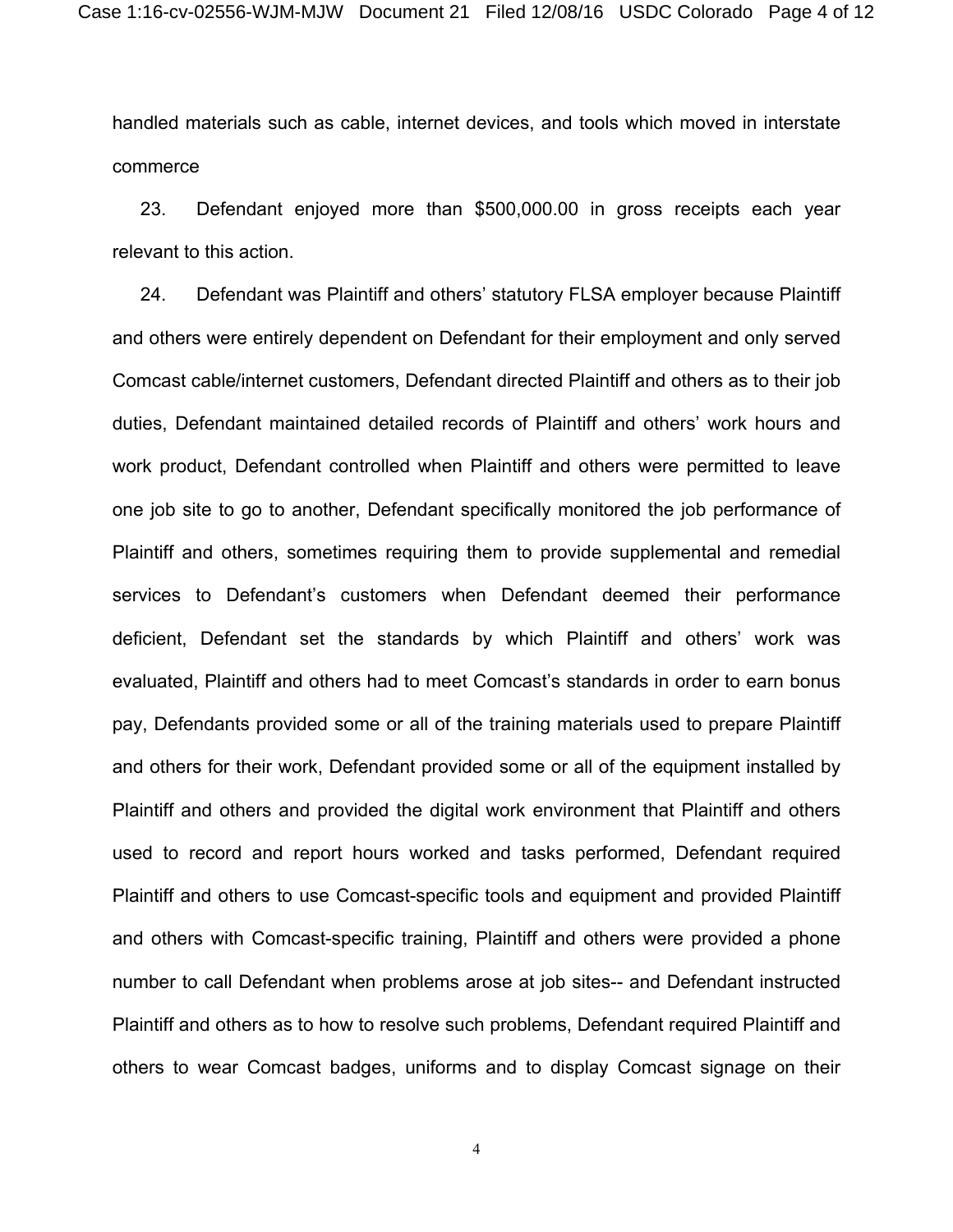vehicles, and after Plaintiff terminated his employment with Icon Cable, Defendant hired him directly to perform the same job duties.

#### **§ 216(b) COLLECTIVE ACTION ALLEGATIONS**

25. Plaintiff brings his claims under the FLSA as a collective action, pursuant to 29 U.S.C. § 216(b), on behalf of himself and on behalf of all similarly situated employees currently and formerly employed by Defendant. Pending any modifications necessitated by discovery, Plaintiff preliminarily defines this "216(b) Class" as follows:

All employees who worked on or after October 13, 2013.

26. The relevant time period dates back three years from the date on which this Complaint was filed and continues forward through the date of judgment because the FLSA provides a three-year statute of limitations for claims of willful violations of the FLSA. 29 U.S.C. § 255(a).

27. All potential 216(b) Class Members are similarly situated because they worked for Defendant and were subject to Defendant's common policy of refusing to pay minimum and overtime wages.

#### **RULE 23 CLASS ALLEGATIONS**

28. Plaintiff asserts his Second Claim, brought under the CMWA, as implemented by the MWO, as a Fed. R. Civ. P. 23 class action, on his own behalf and on behalf of a class for which Plaintiff seeks certification.

29. Pending any modifications necessitated by discovery, Plaintiff preliminarily defines this "Rule 23 Class" as follows:

All employees who worked on or after October 13, 2014.

30. This action is properly brought as a class action for the following reasons.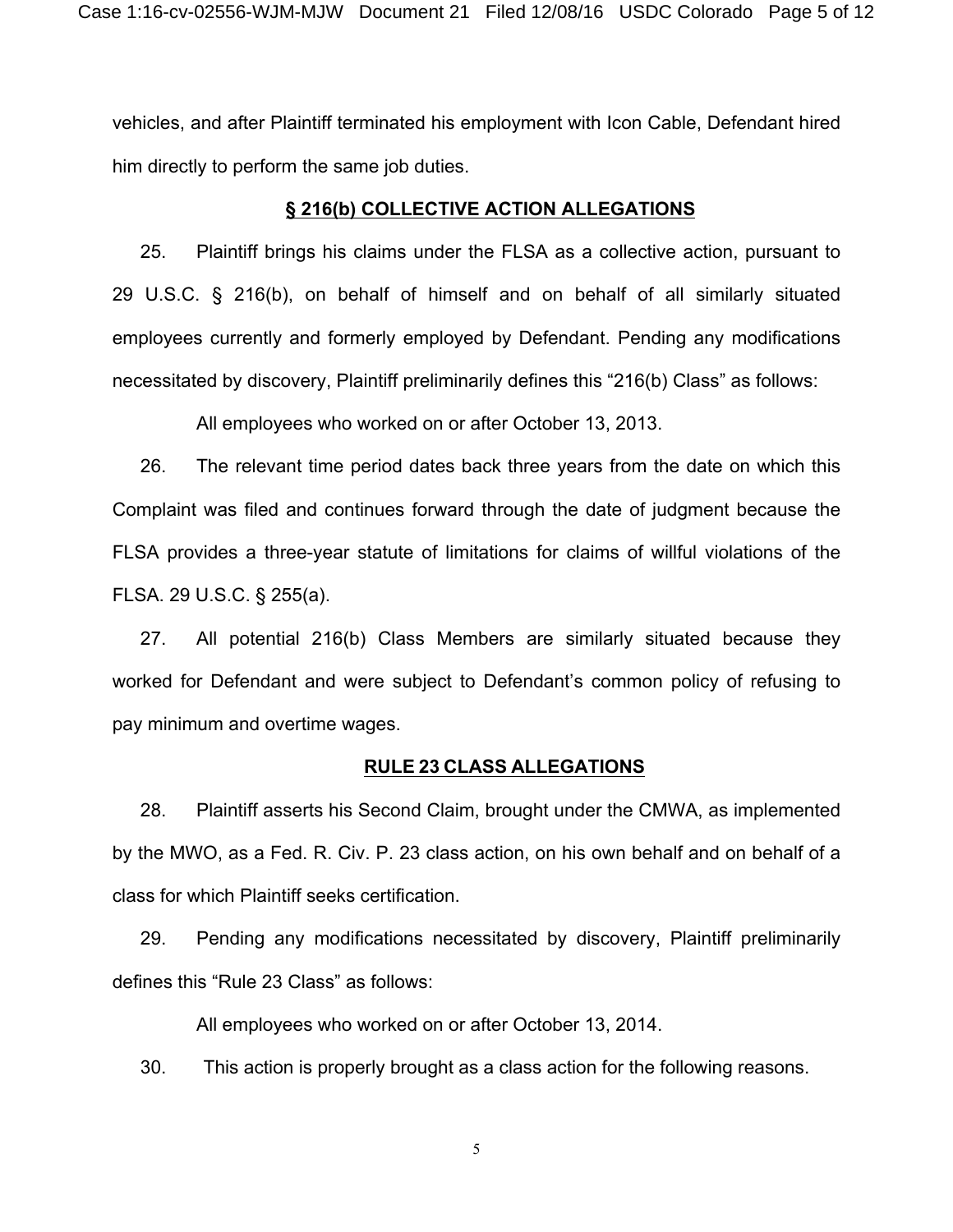31. Upon information and belief, all of Defendant's hourly employees were subject to Defendant's common policy of failing to pay minimum and overtime wages.

32. The class is so numerous that joinder of all the potential class members is impracticable. Plaintiff does not know the exact size of the Class since that information is within Defendant's control. However, Plaintiff believes and alleges that the number of Class Members is in the 50-90 persons range. Membership in the class is readily ascertainable from Defendant's employment records.

33. Numerous questions of law and fact regarding Defendant's liability are common to the Class and predominate over any individual issues which may exist. Common questions of law and of fact include: whether Defendant was the statutory employer of the alleged class, whether Defendant failed to reimburse its employees for vehicle and tool expenses, whether Defendant deducted tool expenses from its employees' paychecks, and whether Defendant paid less than the required minimum and overtime wage rates.

34. The claims asserted by Plaintiff are typical of the claims of all of the Class Members. This is an uncomplicated case of unpaid minimum and overtime wages. Defendant classified all workers provided to serve Defendant's customers through Icon Cable, Inc. as non-employees. The control Defendant possessed and asserted over the Plaintiff and others similarly situated came through Defendant's contractual relationship with purported subcontractor Icon Cable, Inc. and was uniform across the class of alleged employees. The minimum wage and overtime claims at issue arise from a policy applicable to all members of the class. Each member of the class suffered the same violations that Plaintiff challenges with his claims. If Defendant's non-reimbursement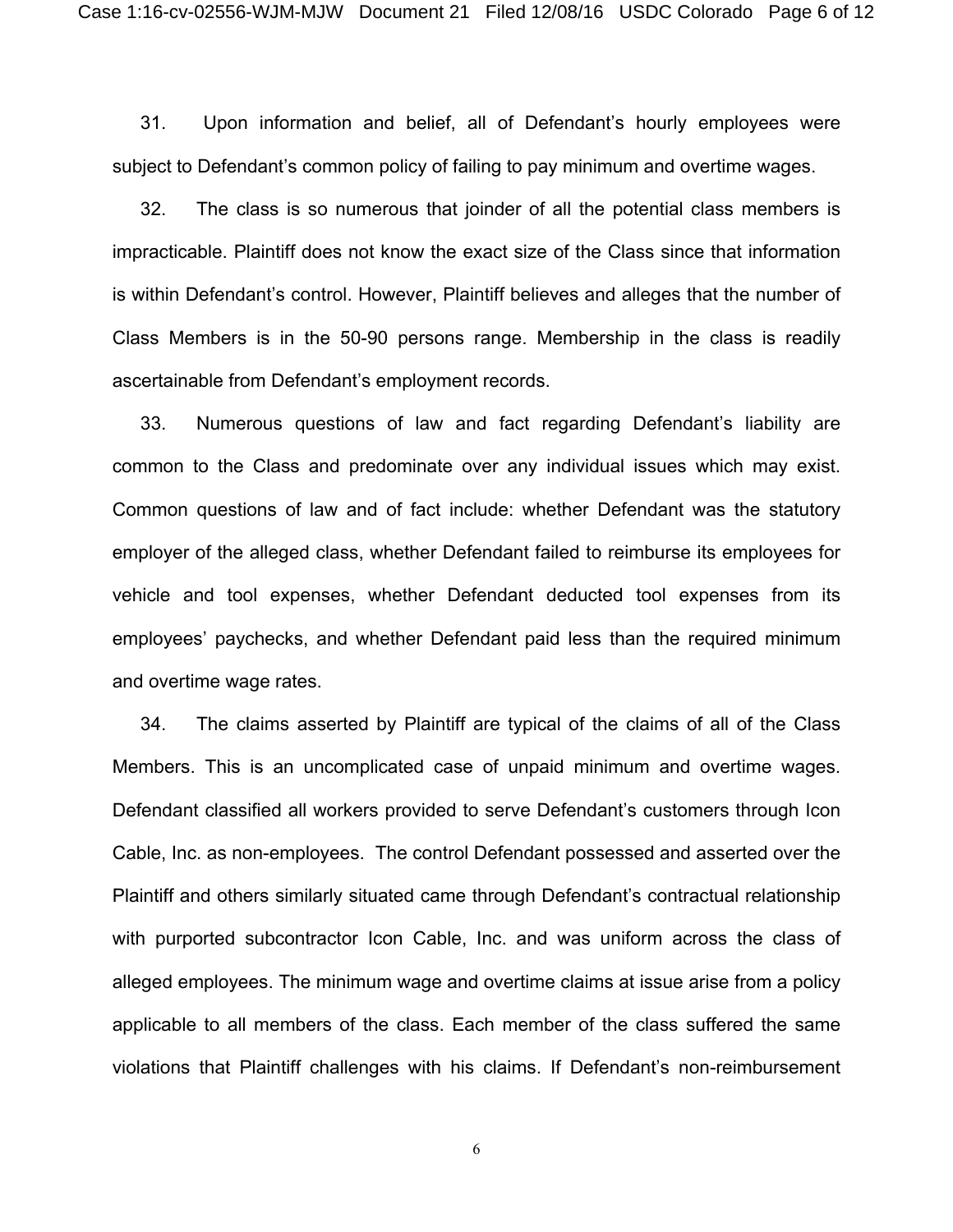and deductions policies were unlawful as applied to the representative Plaintiff, they were unlawful as applied to the absent members of the putative class.

35. A class action is superior to other available methods for the fair and efficient adjudication of this controversy because numerous identical lawsuits alleging identical causes of action would not serve the interests of judicial economy.

36. The representative Plaintiff will fairly and adequately protect the interests of the Members of the Class. Because all Class Members were subject to the same violations of law perpetrated by Defendant, the interests of absent Class Members are coincident with, and not antagonistic to, those of Plaintiff. The representative Plaintiff will litigate the Class's claims fully.

37. The representative Plaintiff is represented by counsel experienced in wage and hour class action litigation.

38. The prosecution of separate actions by individual Class Members would create a risk of inconsistent or varying adjudications with respect to individual Class Members which would establish incompatible standards of conduct for Defendant.

39. Those Class Members who worked for Defendant for short periods of time have small claims which they are unlikely to bring individually. All members of the Class have claims which are factually very similar and legally identical to Plaintiff's. Thus, the interest of Members of the Class in individually controlling the prosecution or defense of separate actions is slight, while the broad remedial purposes of the CMWWA counsel toward vindicating the rights of those employees with small claims as part of the larger Class.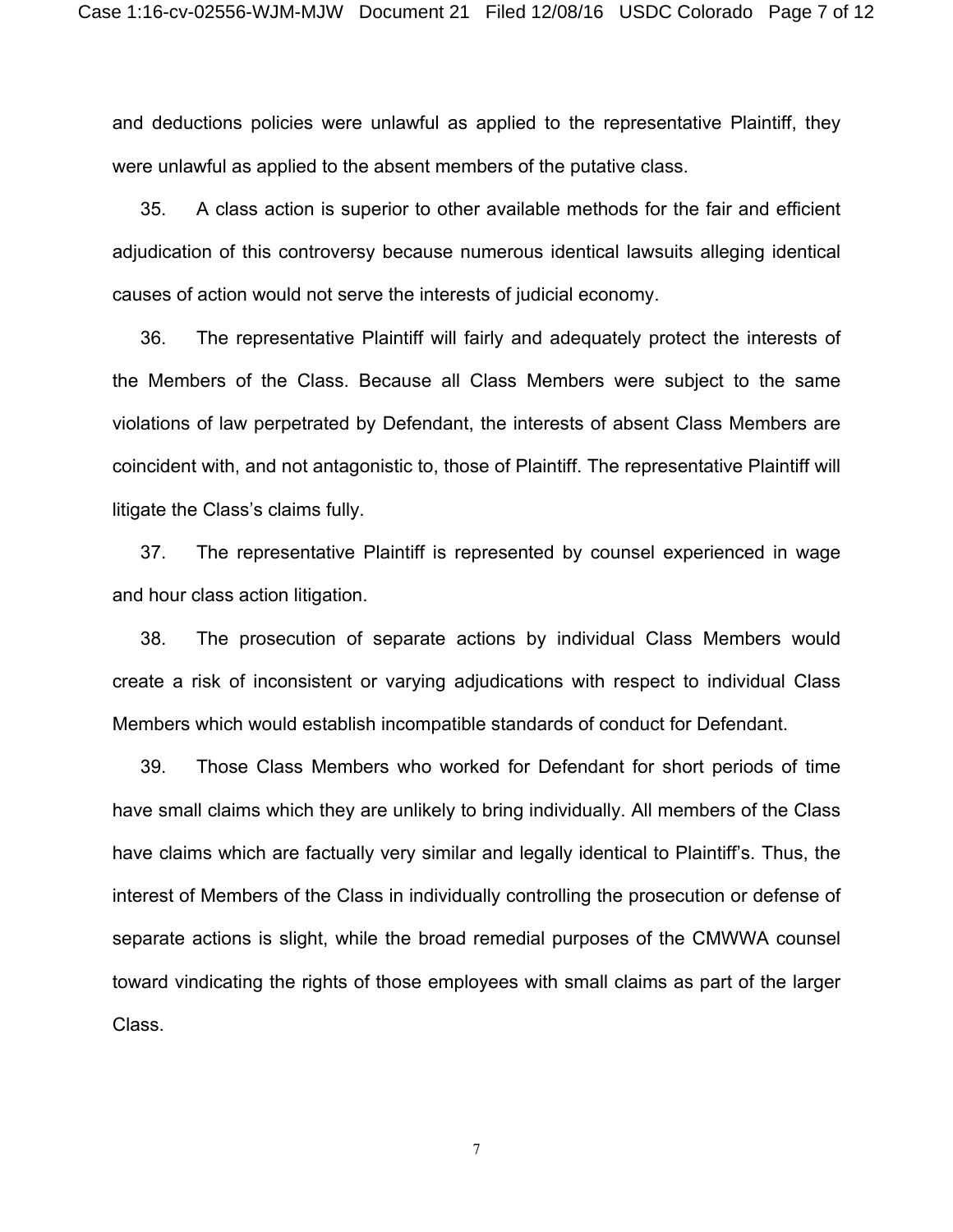40. Plaintiff is unaware of any members of the putative class who are interested in presenting their claims in a separate action.

41. Plaintiff is aware of no pending litigation commenced by members of the Class concerning the instant controversy.

42. It is desirable to concentrate this litigation in this forum because all claims arose in this Judicial District.

43. This class action will not be difficult to manage due to the uniformity of claims among the Class Members and the susceptibility of wage and hour cases to both class litigation and the use of representative testimony and representative documentary evidence.

44. The contours of the class will be easily defined by reference to the payroll documents that Defendant and its purported subcontractor were legally required to create and maintain. 7 CCR 1103-1 at 12; 29 C.F.R. § 516.2. Notice will be easily distributed because all members of the putative class are or were recently employed by Defendant and Defendant and its purported subcontractor were required to create and maintain records containing the mailing addresses of each class member.

### **FIRST CLAIM – Failure to Pay Minimum and Overtime Wages Violation of the FLSA (29 U.S.C. § 201** *et seq.***)**

45. Plaintiff repeats and realleges each of the allegations above as if fully set forth herein.

46. Plaintiff asserts this count on his own behalf and on behalf of all others similarly situated. 29 U.S.C. § 216(b).

47. Plaintiff and others were "employees" as that term is defined by the FLSA. 29 U.S.C. § 203(e).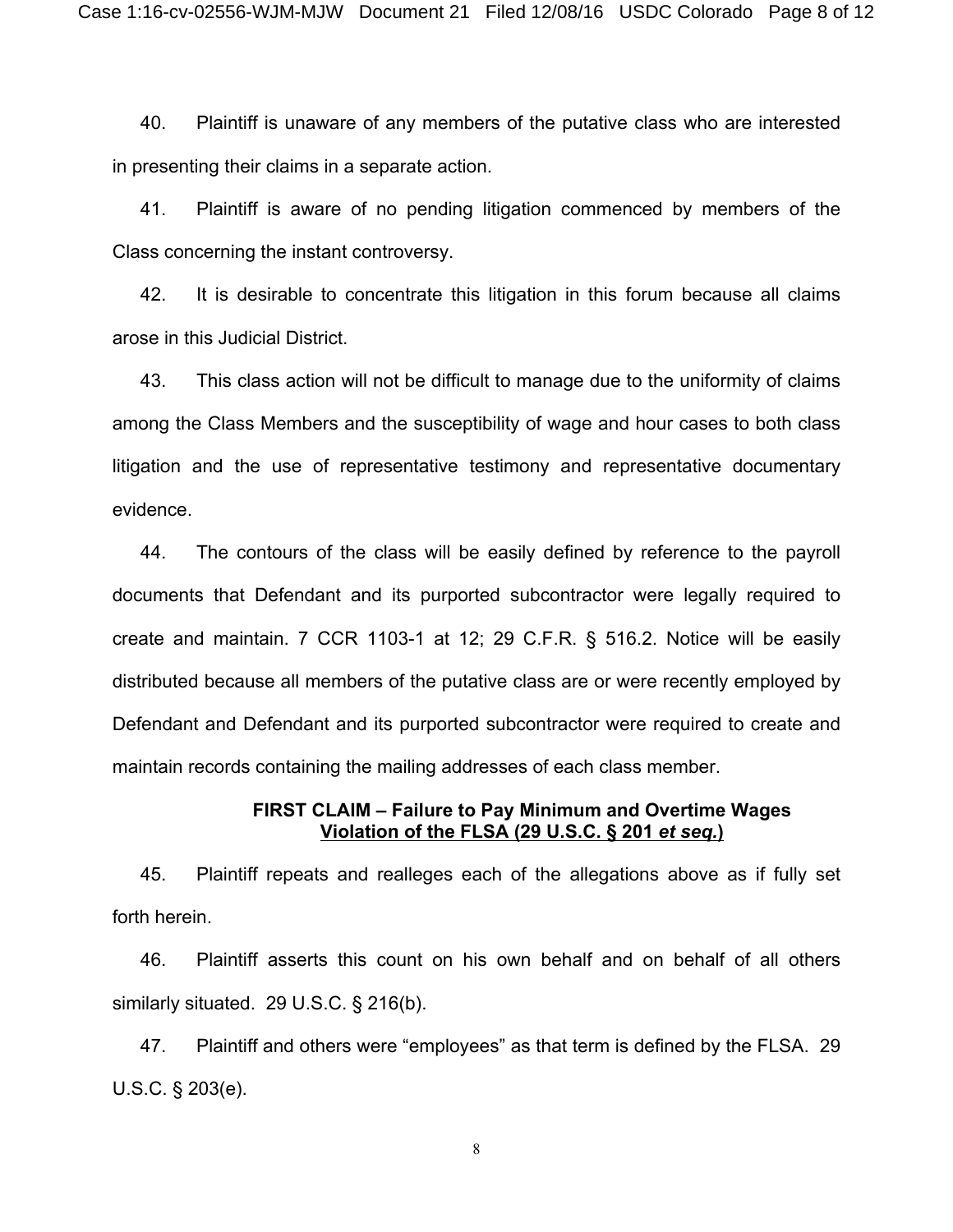48. Defendant "employed" Plaintiff and others as that term is defined by the FLSA. 29 U.S.C. § 203(g).

49. Defendant was Plaintiff's and others' "employers" as that term is defined by the FLSA. 29 U.S.C. § 203(d).

50. Defendant violated the FLSA when it refused to pay Plaintiff and others minimum hourly wages. 29 U.S.C. § 206.

51. Defendant violated the FLSA when it refused to pay Plaintiff and others proper overtime wages. 29 U.S.C. § 207.

52. Defendant's violations of the FLSA were willful. 29 U.S.C. § 255(a).

53. Plaintiff and others have suffered lost wages and lost use of those wages in an amount to be determined at trial.

54. Plaintiff and others are entitled to recover unpaid minimum wages, unpaid overtime wages, liquidated damages, attorney fees and costs. 29 U.S.C. § 216(b).

## **SECOND CLAIM – Failure to Pay Minimum and Overtime Wages Violation of the CMWA (Colo. Rev. Stat. §§ 8-6-101,** *et seq***.) as implemented by the MWO (7 CCR 1103-1)**

55. Plaintiff repeats and realleges each of the allegations above as if fully set forth herein.

56. Plaintiff asserts this count on his own behalf and on behalf of all other similarly situated employees. Fed.R.Civ.P. 23.

57. Defendant was Plaintiff's and others' "employer" as that term is defined by the MWO because it employed Plaintiff and others in Colorado. 7 C.C.R. 1103-1(2).

58. Plaintiff and others were Defendant's "employees" as that term is defined by the MWO because they performed labor for the benefit of Defendant in which Defendant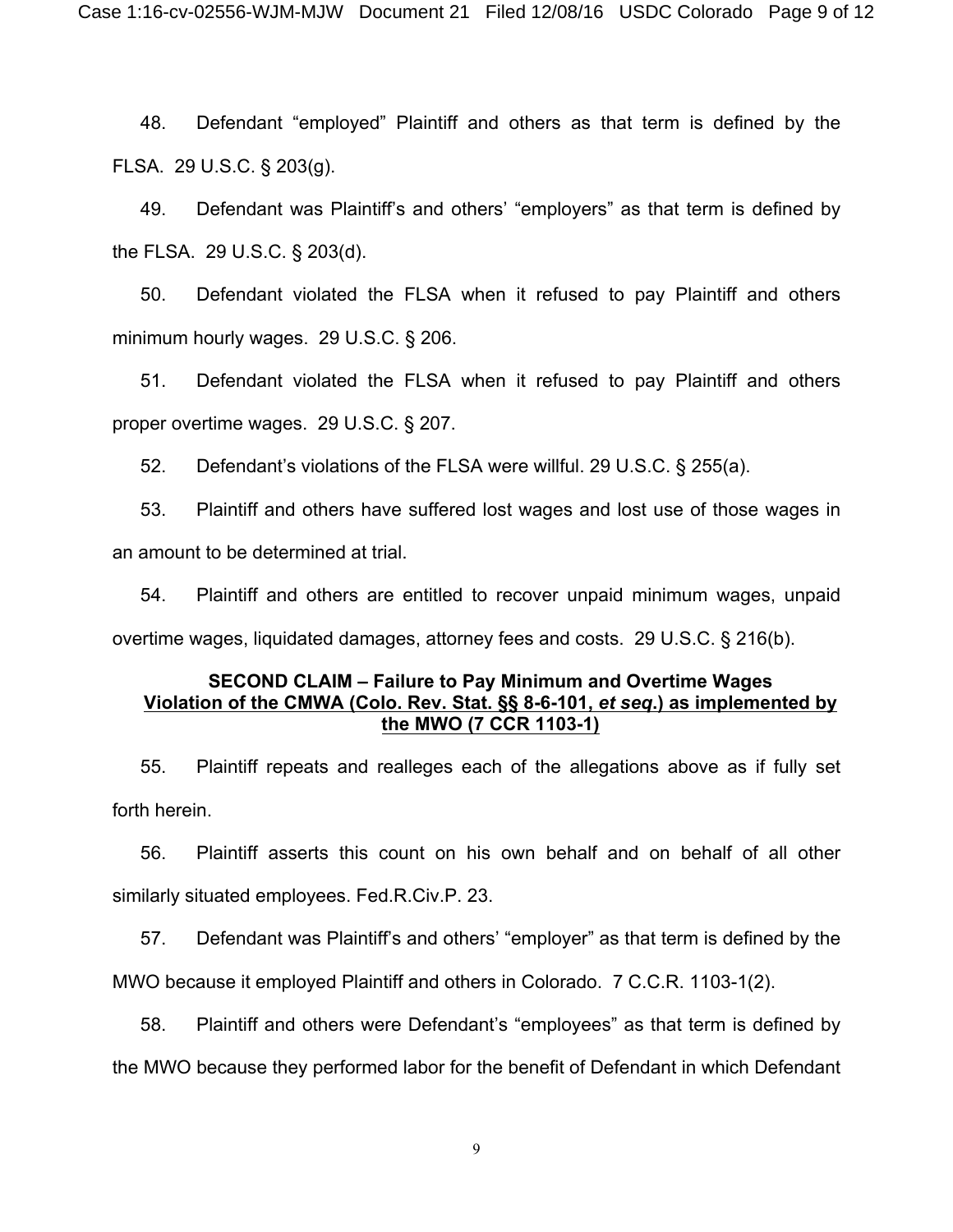commanded when, where, and how much labor or services would be performed. 7 C.C.R. 1103-1(2).

59. Defendant employed Plaintiff and others in a business or enterprise that sells a service to the consuming public and that generates 50% or more of its annual dollar volume of business from such sales, and therefore in an industry regulated by the MWO. 7 C.C.R. 1103-1(2)(A).

60. Defendant violated the CMWWA, as implemented by the MWO, when it failed to pay Plaintiff and others minimum wages and overtime premiums. 7 CCR 1103-1(3- 4).

61. As a result, Plaintiff and others have suffered lost wages and lost use of those wages in an amount to be determined at trial.

62. Plaintiff and others are entitled to recover in a civil action wages owed to them, together with the costs of suit. Colo. Rev. Stat. § 8-6-118; 7 C.C.R. 1103-1(18).

**WHEREFORE**, Plaintiff prays, as to his First Claim, that:

- a. This case be certified to proceed as a collective action under 29 U.S.C. § 216(b) and that appropriate notice of this suit and the opportunity to opt into it be provided to all potential class members;
- b. Plaintiff and the 216(b) Class be awarded unpaid minimum wages;
- c. Plaintiff and the 216(b) Class be awarded unpaid overtime premiums;
- d. Plaintiff and the 216(b) Class be awarded liquidated damages as required by law;
- e. Plaintiff and the 216(b) Class be awarded pre-judgment and postjudgment interest as permitted by law;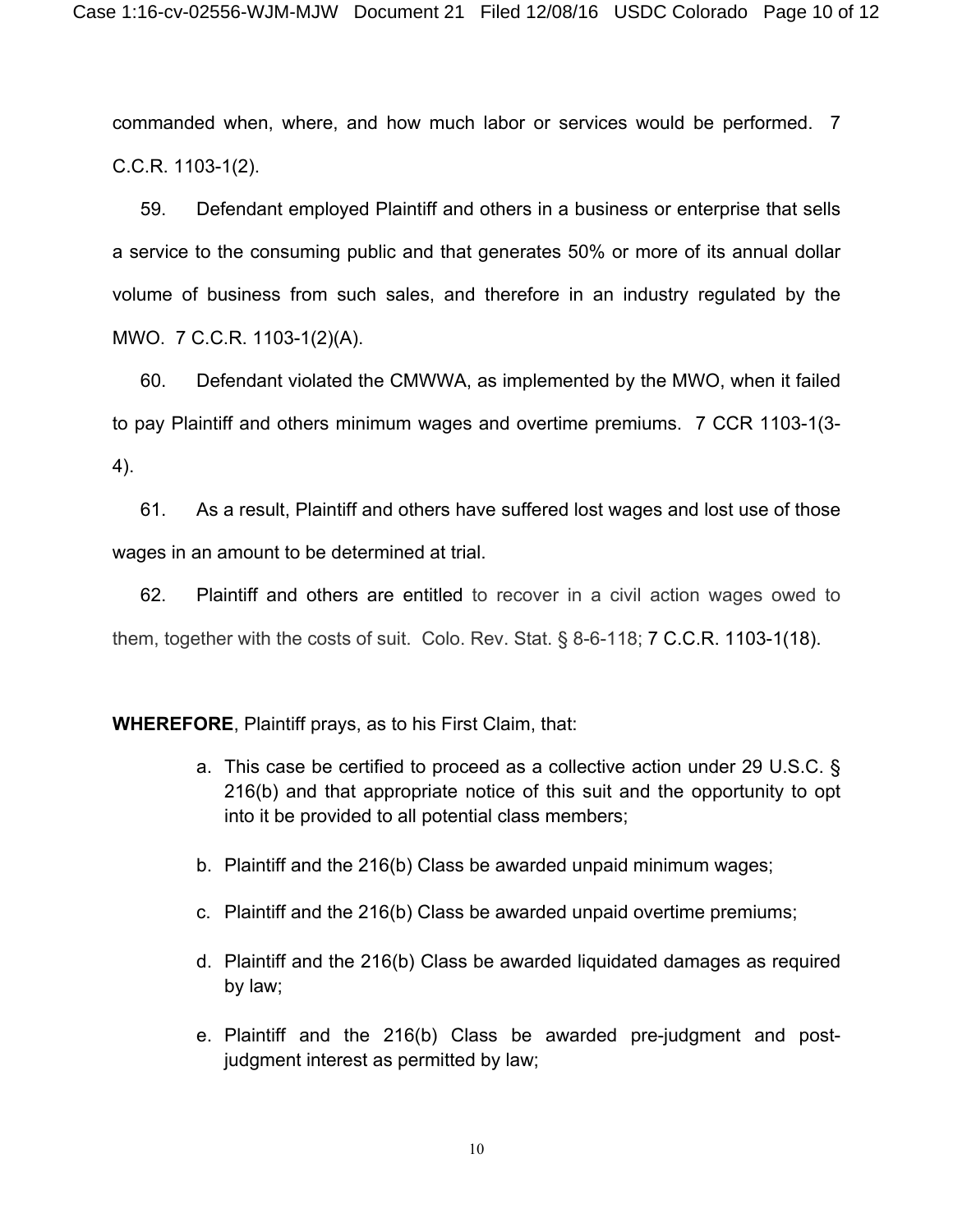- f. Plaintiff and the 216(b) Class be awarded costs and attorney fees as per 29 U.S.C. § 216(b);
- g. Plaintiff be awarded a service award in recognition of his work as representative of the proposed 216(b) Class; and
- h. Plaintiff and the 216(b) Class be awarded such other and further relief as may be necessary and appropriate.

And as to his Second Claim, Plaintiff prays that:

- h. This action be certified as a class action pursuant to Fed. R. Civ.P. 23;
- i. Plaintiff be certified as the class representative of the Rule 23 Class as defined above;
- j. Undersigned counsel be appointed Rule 23 Class counsel;
- k. Prompt notice of this litigation be sent to all potential Rule 23 Class members;
- l. Plaintiff and the Rule 23 Class be awarded the wages they are due, together with the costs of this suit. Colo. Rev. Stat. § 8-6-118; 7 CCR 1103-1(18);
- m. Plaintiff be awarded a service award in recognition of his work as representative of the proposed Rule 23 Class;
- n. Plaintiff and the Rule 23 Class be awarded such other and further relief as may be necessary and appropriate.

Respectfully submitted,

*S/ Brandt Milstein*  595 Canyon Boulevard Boulder, CO 80302 303.440.8780 [brandt@milsteinlawoffice.com](mailto:brandt@milsteinlawoffice.com)

*S/ Andrew Turner* Buescher, Kelman, Perera & Turner, P.C. 600 Grant Street, Suite 450 Denver, CO 80203 303.333.7751